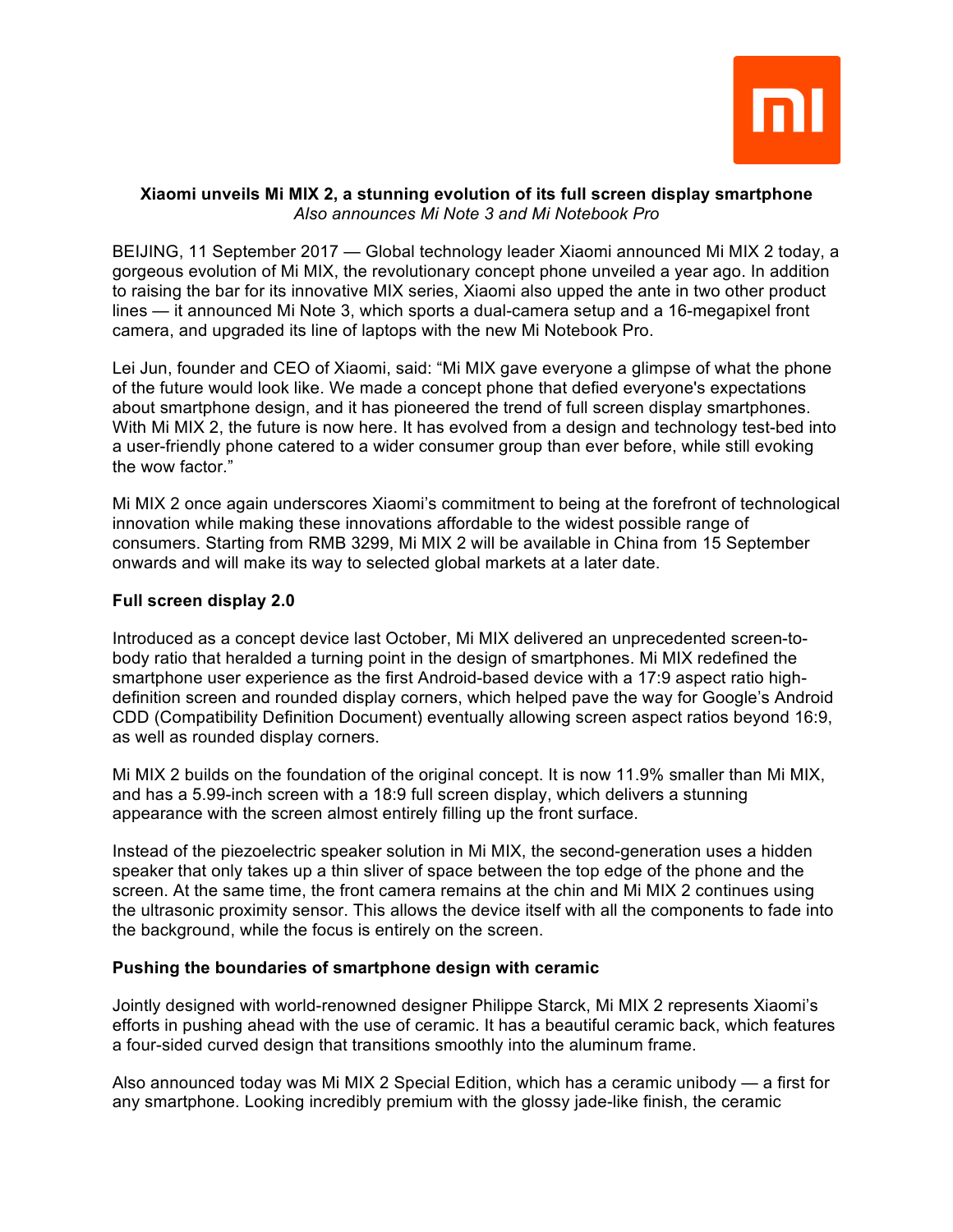

unibody on Mi MIX 2 Special Edition takes an arduous 7-day process to manufacture, as even polishing the surface requires the use of diamond powder because ceramic is incredibly hard.

## **A truly global smartphone**

With 43 network bands in total, Mi MIX 2 is a truly global smartphone that can be used almost anywhere in the world, perfect for travelers who may frequent places with different networks, such as the U.S.

Mi MIX 2 delivers the ultimate high-performance experience, powered by a Qualcomm Snapdragon 835 processor and up to 8GB RAM. It also uses the latest Sony IMX386 sensor in its 12-megapixel camera, and comes with 4-axis OIS that reduces the effect of handshake or motion, so images and videos remain sharp.

Mi MIX 2 will be available in 6GB + 64GB, 6GB + 128GB and 6GB + 256GB versions, priced at RMB 3299/3599/3999 respectively. Mi MIX 2 Special Edition, which comes with a ceramic unibody in either white or black, comes with 8GB RAM and 128GB storage for RMB 4699.

### **Mi Note 3: Xiaomi's best camera smartphone yet**

With a dual-camera setup and a 16-megapixel front camera, Mi Note 3 is a larger version of Xiaomi's popular flagship Mi 6 launched earlier this year. It has a 5.5-inch display and a larger 3500mAh battery.

The dual camera setup with wide angle and telephoto lenses gives users the ability to shoot beautiful portraits with out-of-focus backgrounds. The front camera captures light better with less image noise thanks to large 2µm pixels, achieved by combining multiple pixels on the image sensor into one. The Beautify feature gets an upgrade in Mi Note 3 with an AI algorithm for more natural selfies. Mi Note 3 also has a new unlocking method through AI-based facial recognition, so unlocking the phone is just like taking a selfie.

Mi Note 3 will be available in China starting 12 September priced from RMB 2499 onwards.

### **Mi Notebook Pro: High-performance professional laptop**

Xiaomi also announced today a new high-performance professional laptop Mi Notebook Pro, equipped with the latest eighth-generation Intel Core i7 quad-core processor and NVIDIA GeForce MX150 graphics, which delivers a smooth gaming experience with stunning visuals. Mi Notebook Pro has a total of three configurations: i7 + 16 GB + 256GB, i7 + 8 GB + 256GB and i5 + 8 GB + 256GB, respectively, priced at RMB 6999/6399/5599.

The 15.6-inch Mi Notebook Pro comes with a full-HD screen protected by Corning Gorilla Glass, and a fingerprint sensor integrated into the touchpad for easy unlocking of the laptop. Coupled with a 256GB PCIe NVMe solid-state drive (SSD), Mi Notebook Pro powers through demanding tasks effortlessly. On top of that, Mi Notebook Pro has one free SATA SSD slot that gives users an option to expand its storage. It runs on the Chinese version of the Windows 10 operating system and users get full licensed copies of Microsoft Office and Kingsoft's WPS Office.